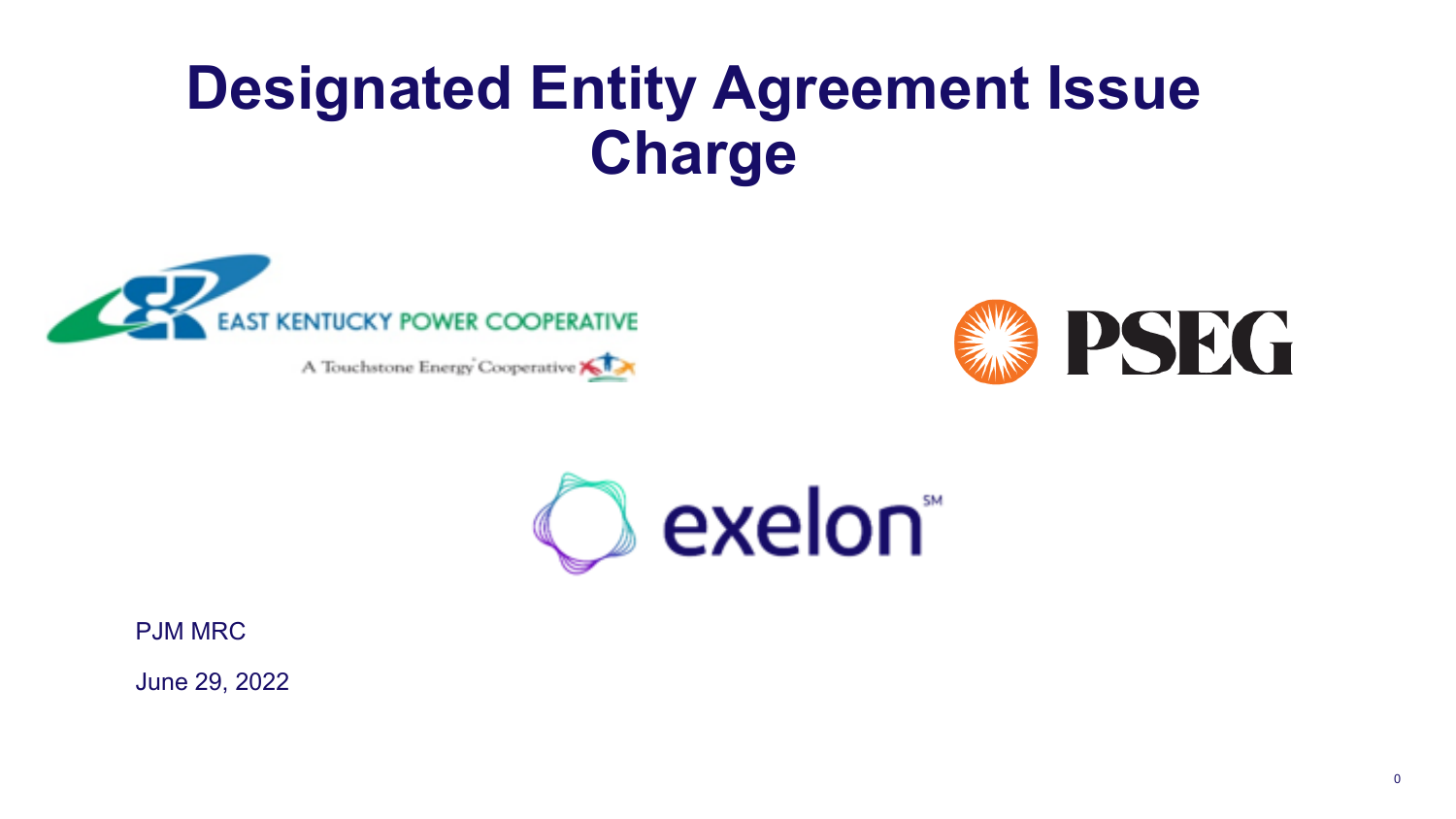- ❖ Since the May MRC, sponsors have worked in good faith in an attempt to reach consensus with all parties on a DEA review.
- ❖ Objectives discussed:
	- 1. Help PJM efficiently address FERC enforcement concern
	- 2. Respect FERC Orders and PJM Governing Documents
- $\triangle$  **The proposed stakeholder deliberation would include:** 
	- 1. A comprehensive review of the terms and conditions of the DEA, and the opportunity to update the DEA given the collective experience since the implementation of Order 1000
	- 2. Desired examination of the application of the DEA
- ❖ In response to concerns heard in prior PC & MRC discussion during the Quick Fix process, this deliberation includes full CBIR process and extensive education.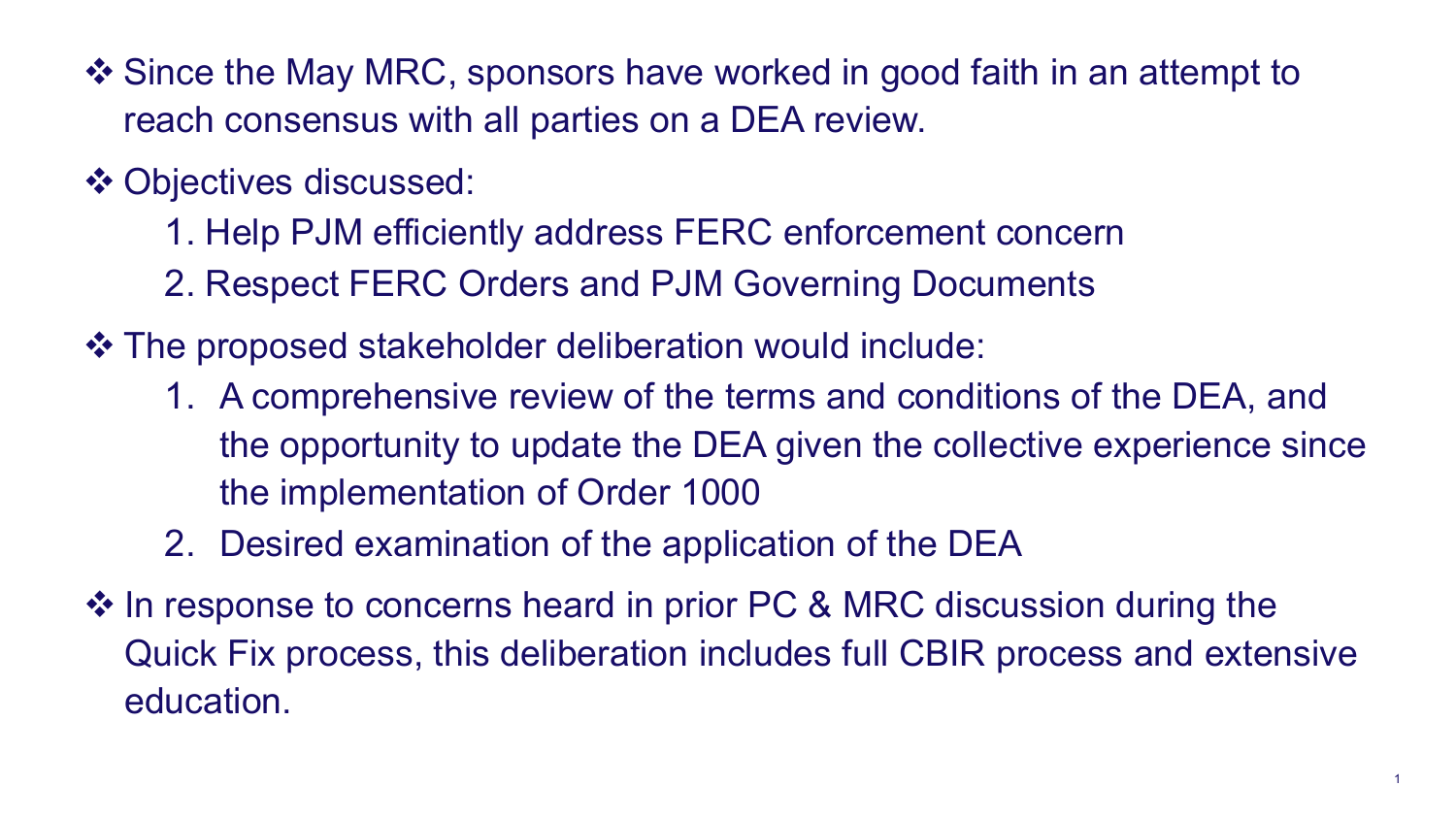Sponsors support a DEA discussion. The Issue Charge is intended to demonstrate that support and openness.

We share the perspective that transmission projects must be efficiently constructed in a manner that ensures reliability.

We also recognize that any potential changes should not create any costs or burdens that are not commensurate with the benefits they provide.

Delineating changes to procedures governed by the CTOA as out of scope was only element of disagreement during discussions held over the past month. *"Any revisions that would change the rights and responsibilities of PJM and the Transmission Owners under the CTOA."*

Sponsors request your support of our issue charge to ensure a more efficient stakeholder process that promotes solutions while respecting foundational agreements, rights and responsibilities.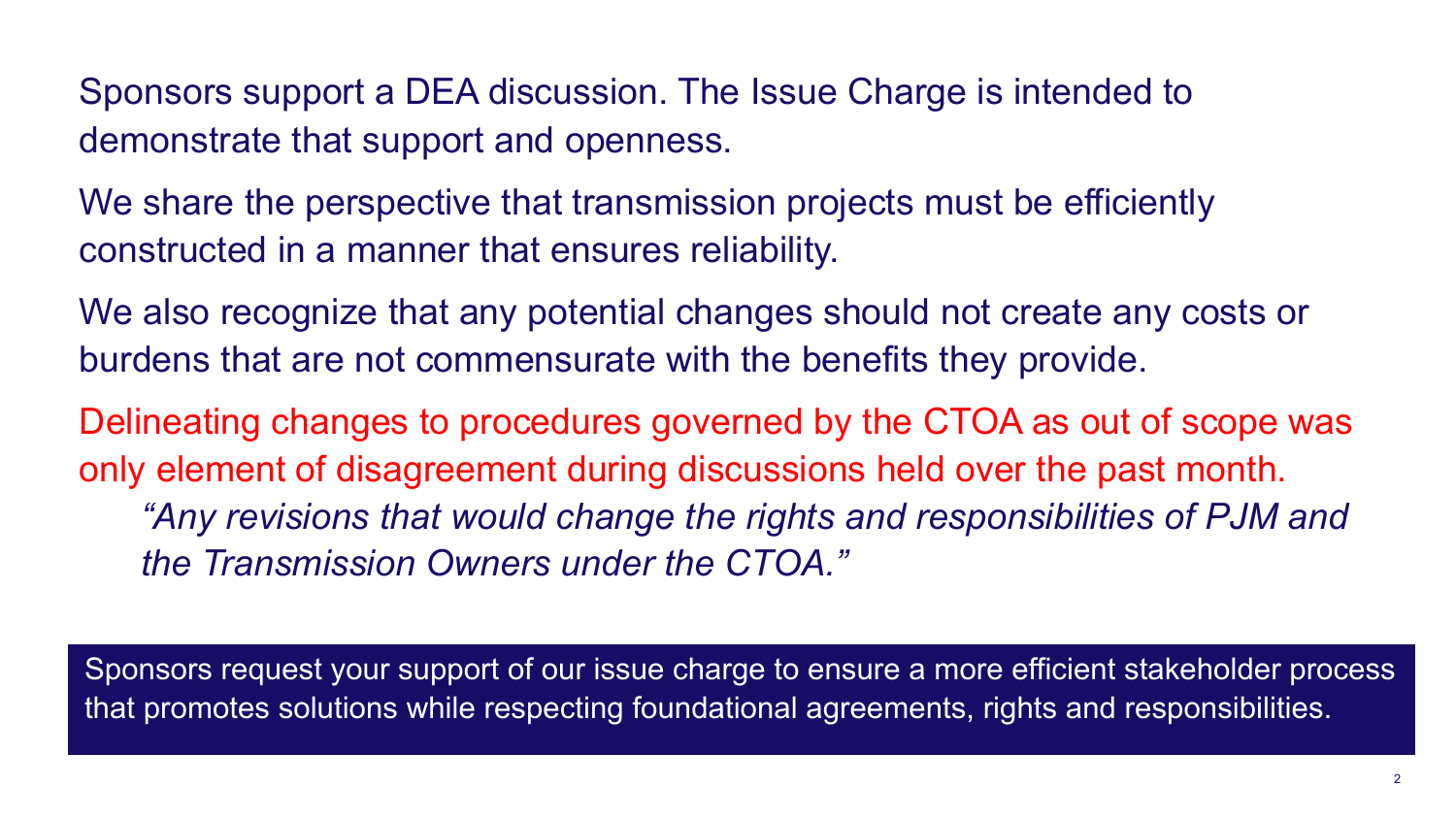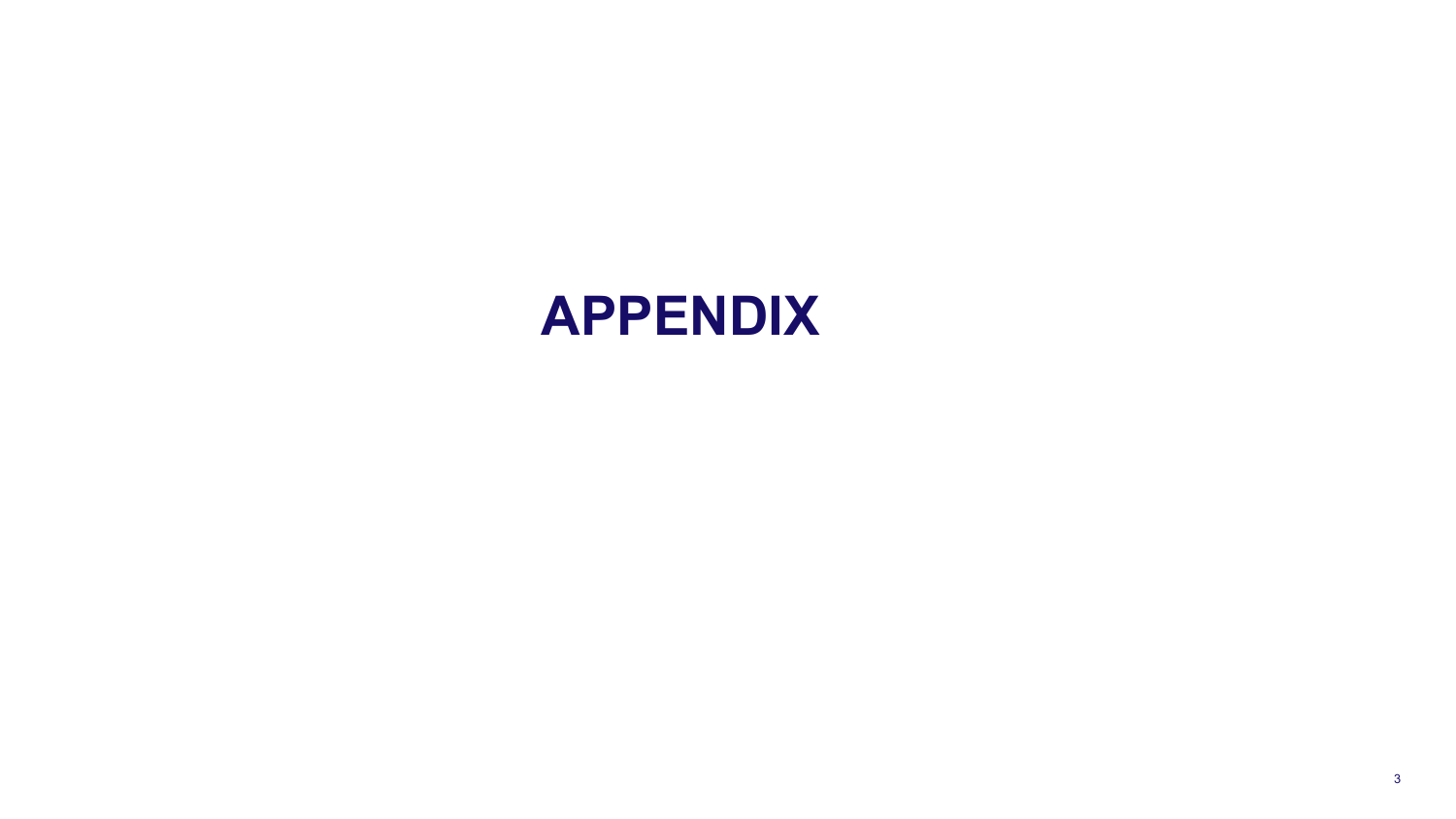### **Concerns with DE/NJ Advocates DEA Issue Charge:**

- Does not address the problem FERC enforcement identified regarding OA ambiguity needing clarification.
- Instead, focuses on raising a new issue regarding how to broadly apply "more stringent" DEA provisions to all RTEP projects
- *An issue in search of a problem*: Application of the DEA outside the Order No. 1000 competitive solicitation framework has never been envisioned, and there is no data supporting there is a problem that requires it. FERC has never raised this issue as a concern and, in fact, has consistently supported the CTOA as well as the processes PJM and TOs have utilized for RTEP projects outside the scope of competitive solicitations.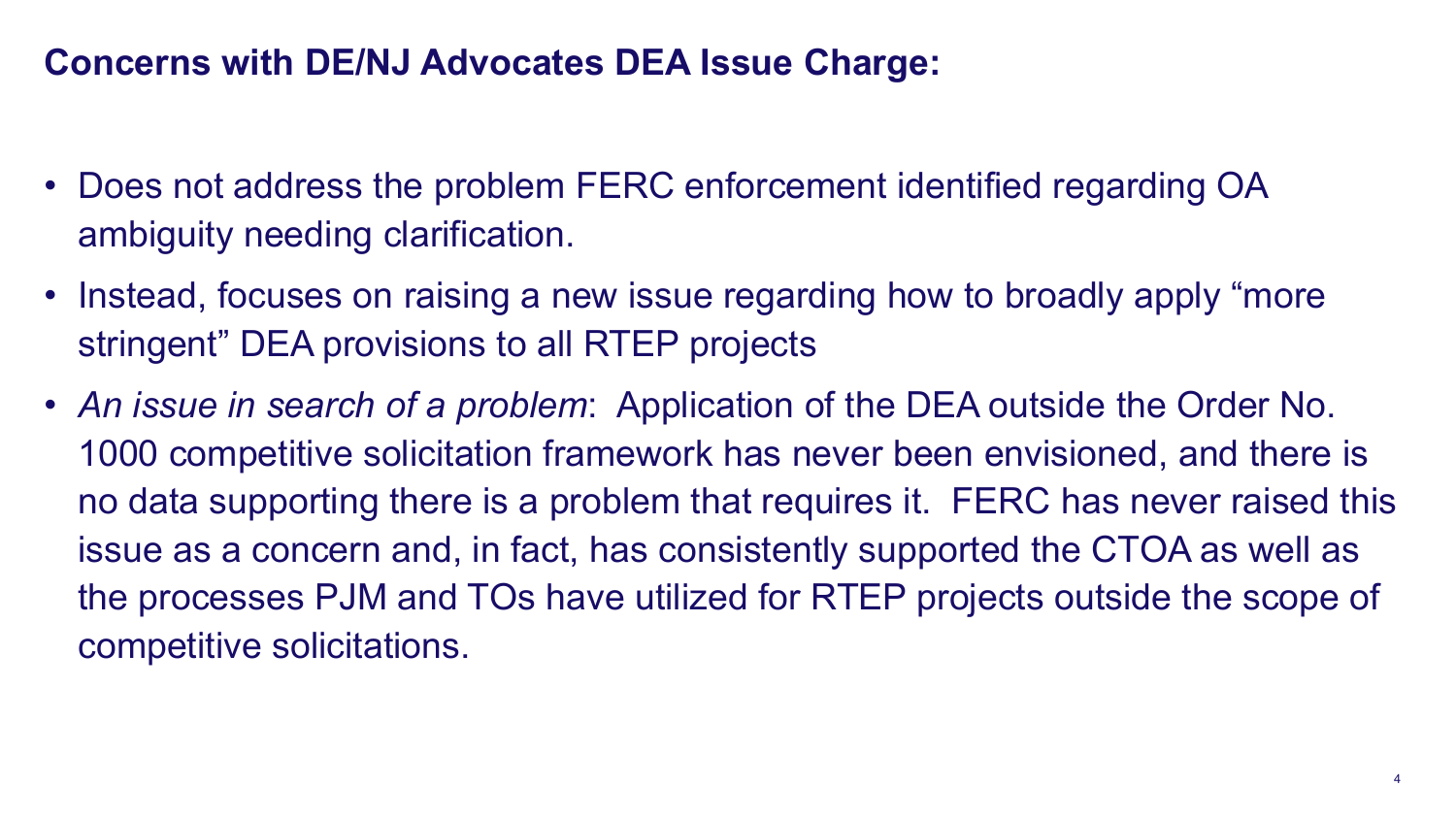### **What the 2018 FERC Order Said**

#### 164 FERC 161,021 **UNITED STATES OF AMERICA** FEDERAL ENERGY REGULATORY COMMISSION

Before Commissioners: Kevin J. McIntyre, Chairman; Cheryl A. LaFleur, Neil Chatterjee, Robert F. Powelson, and Richard Glick.

PJM Interconnection, L.L.C.

Docket No. ER18-1647-000

#### ORDER ACCEPTING TARIFF REVISIONS IN PART AND REJECTING TARIFF **REVISIONS IN PART**

(Issued July 13, 2018)

- The 2018 docket focused on **projects resulting from competition, not all RTEP projects**.
	- Ø Commission found at paragraph 50 *"that the Consolidated Transmission Owners Agreement's assignment provision is less stringent than the assignment provision in the Designated Entity Agreement and could disadvantage a nonincumbent transmission developer when competing for transmission projects*." See PJM Interconnection, L.LC. 164 FERC ¶ 61,021 (July 13, 2018).
- Incumbent TOs and PJM have respected FERC's decision since it was issued three years ago and EKPC, PSEG and Exelon are committed to ensuring equal treatment to non-incumbent developers with respect to DEA obligations when competing for transmission projects.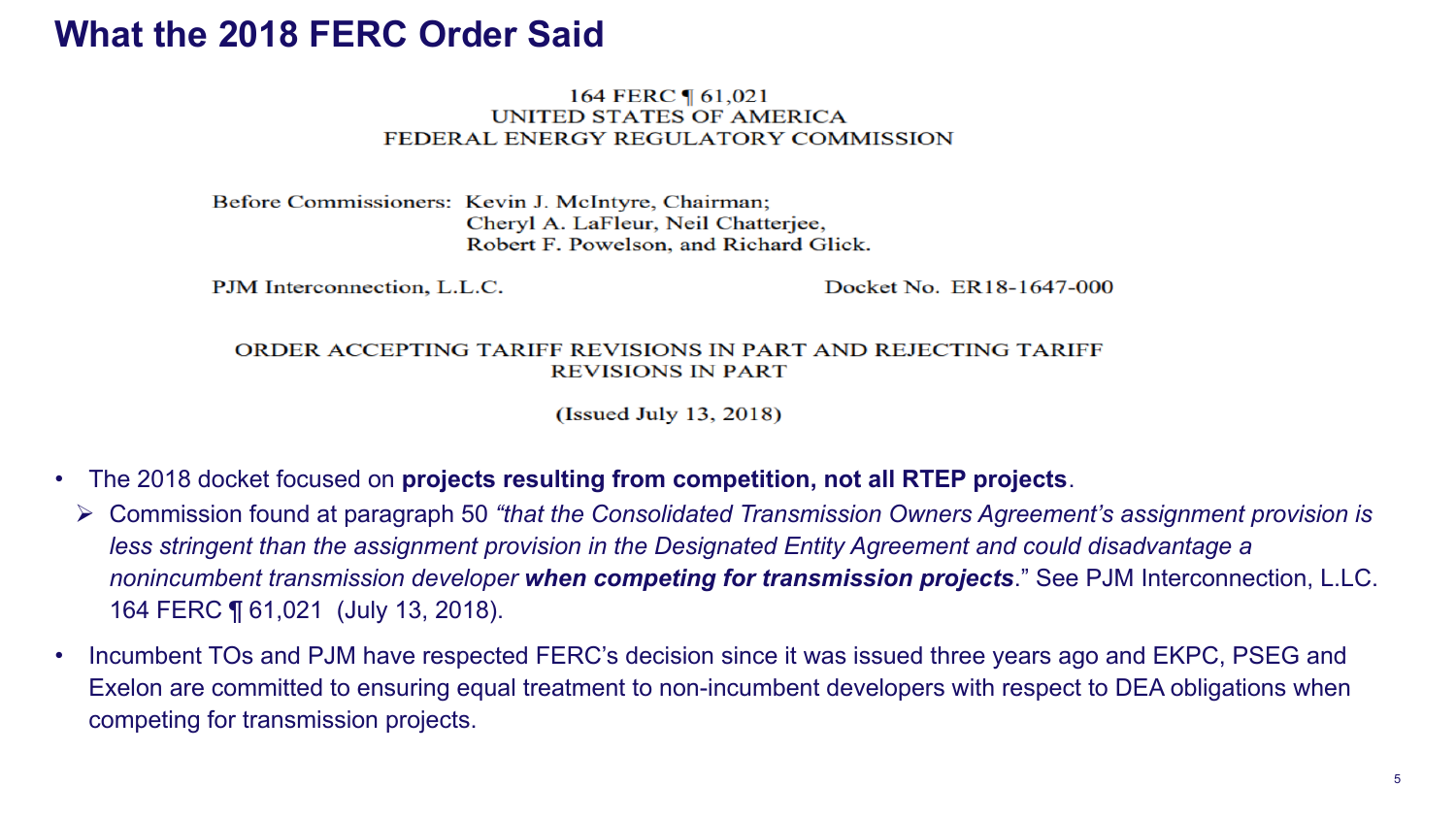### **Guidance Provided by FERC on Rehearing**

168 FERC 161,121 **UNITED STATES OF AMERICA** FEDERAL ENERGY REGULATORY COMMISSION

Before Commissioners: Neil Chatterjee, Chairman; Cheryl A. LaFleur and Richard Glick.

PJM Interconnection, L.L.C.

Docket Nos. ER18-1647-001 ER18-1647-002

ORDER ON REHEARING AND COMPLIANCE

(Issued August 27, 2019)

In denying rehearing requests made by PJM and Indicated TOs, the Commission acknowledged the distinctions between the use of DEAs for projects selected through a competitive process and construction responsibility letters consistent with CTOA provisions for projects advancing through the RTEP outside that process. Of note, it specifically observed :

*To the extent that PJM and the parties to the Consolidated Transmission Owners Agreement later determine that modifications to either the Designated Entity Agreement or the Consolidated Transmission Owners Agreement are appropriate to further harmonize the agreements, the appropriate filing may be made for acceptance by the Commission pursuant to FPA section 205. Consistent with the Commission's framework for considering agreements for transmission projects selected in the regional transmission planning process,120 if PJM demonstrates that the terms and conditions of the Consolidated Transmission Owners Agreement are comparable to the terms and conditions of the Designated Entity Agreement, only nonincumbent transmission developers will be required to execute the Designated Entity Agreement. (paragraph 46)*

*In rejecting PJM's proposal to eliminate the requirement for Transmission Owners to execute the Designated Entity Agreement, the Commission is not modifying the Consolidated Transmission Owners Agreement, it is retaining the status quo. (paragraph 47)*

Privileged and Confidential 6 EKPC-PSEG-Exelon have recognized the Commission's observations within its Issue Charge coupled with the FERC enforcement concerns PJM has expressed.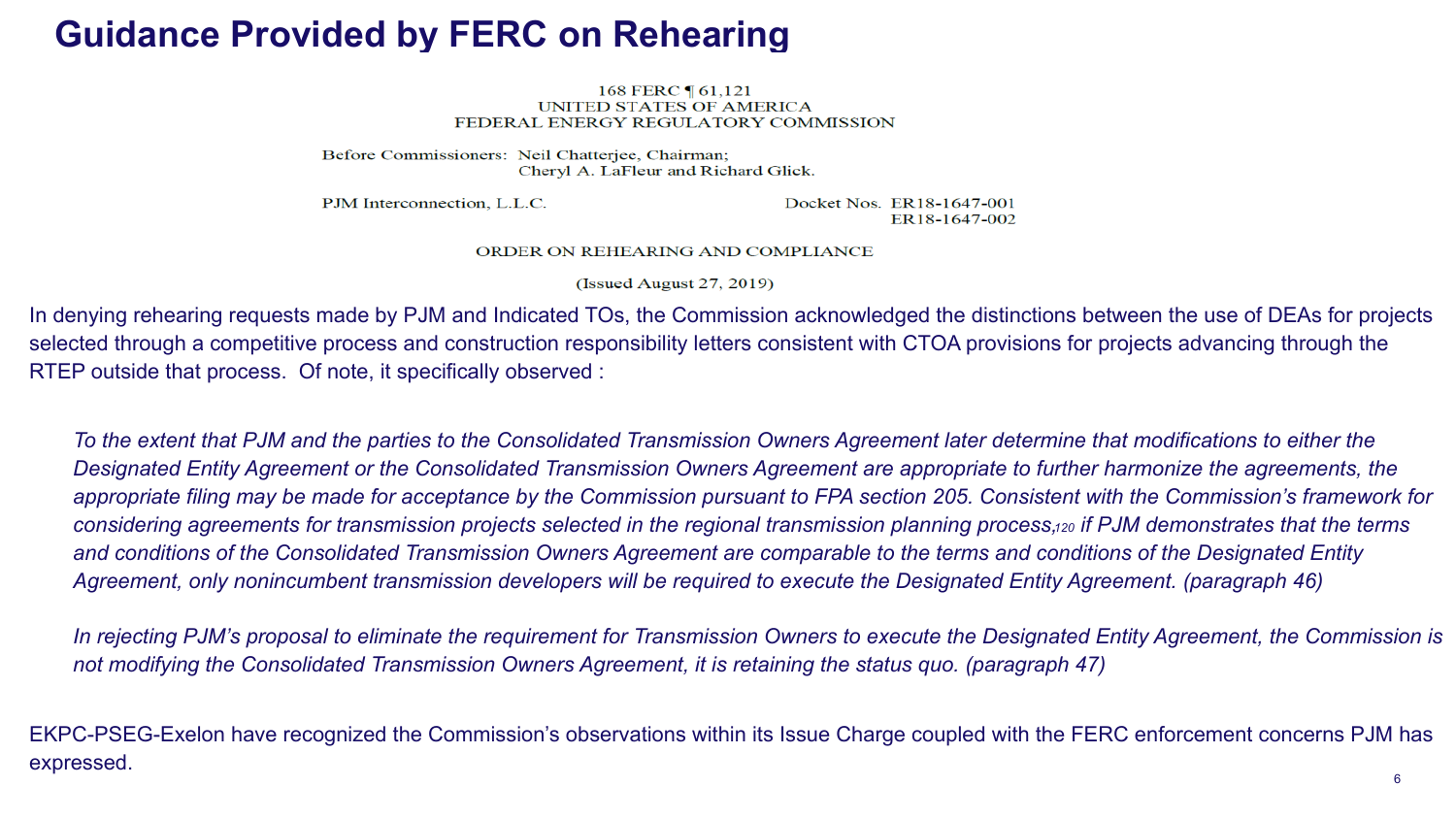### **Commitment to Abiding by FERC Orders and PJM Governing Documents**

- When incumbent TOs are not competing for transmission projects through a competitive solicitation all signatories to the CTOA abide by CTOA section 4.2.2 pursuant to FERC Orders and PJM governing documents.
- This obligation applies to all TOs that have executed the CTOA, including TOs that previously were non-incumbent developers but are now incumbent TOs. It is FERC-approved and not subject to an issue charge.

• Moreover, PJM applies consistent level of oversight to all projects they assign – those subject to the CTOA and a construction responsibility letter and those subject to a DEA. (See, Manual 14C, Section 6.1.2)